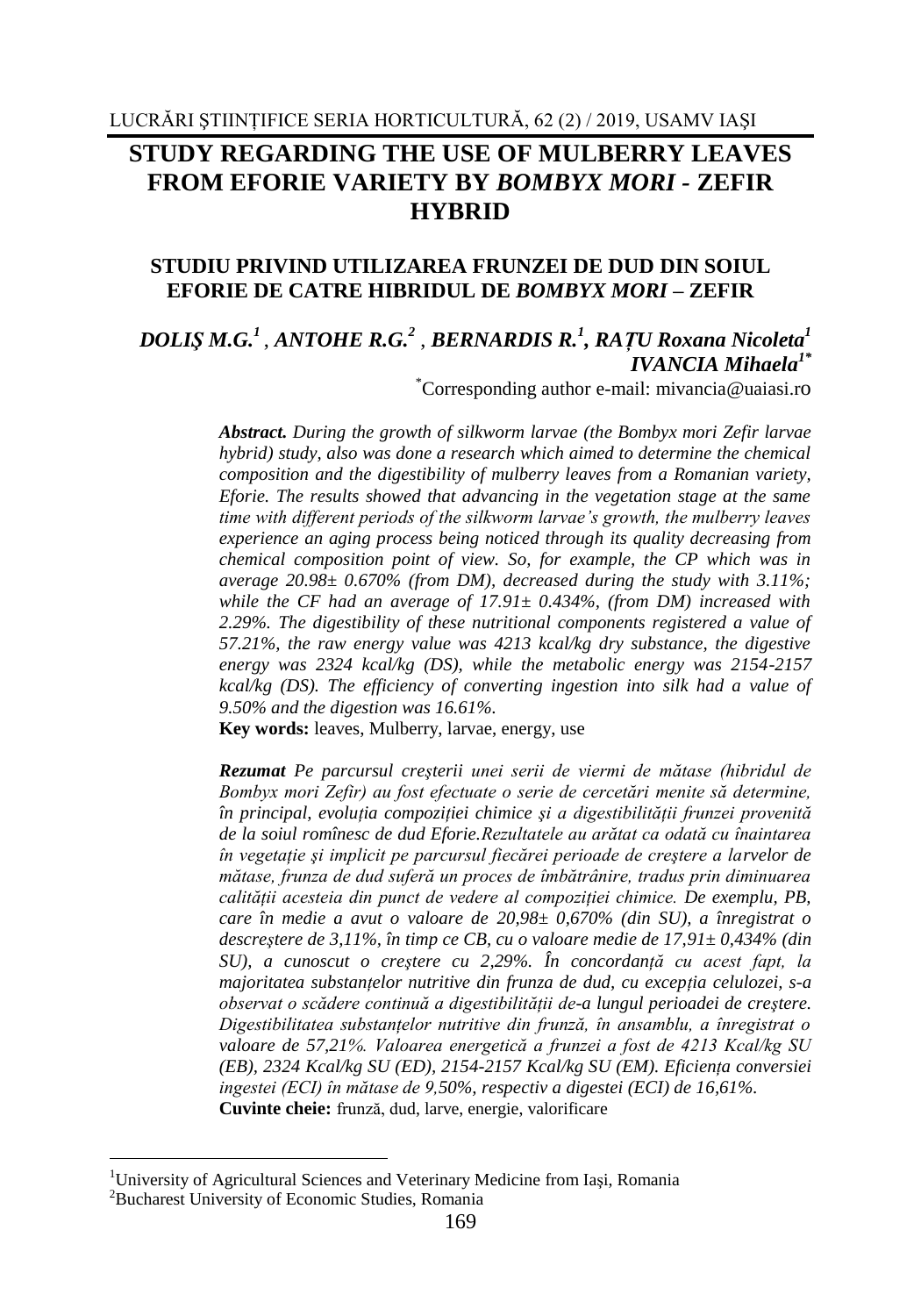### **INTRODUCTION**

The success in growing silkworms process is influenced by several factors in which the nutrition plays a decisive role. The quality of mulberry leaves administered in larvae feeding directly influences not only the growth, their health and vitality but also the qualitative and quantitative silk production.

The leaves quality is also influenced by several factors related to pedoclimatic conditions, season, mulberry variety and so on.

Therein have been done and still are presently done studies on nutritional value of the mulberry leaves administered in *Bombyx mori* larvae feeding and their influencing factors. Those studies use fairly complex methods which among other things, in addition to leaves chemical composition determining implies also digestibility tests.

Studies regarding the nutritive value of the mulberry leaves have not only targeted their usage for the *Bombyx mori* species but also for swine, sheep, goats, cattle, rabbit, and poultry.

As well, studies regarding qualitative traits of mulberry leaves (and at times, fruits) were done for medicinally and therapeutically purposes.

In Romania, apart from imported and acclimated mulberry varieties were also created local ones, some quite valuable, such as: Galicea 1 and 2, Orşova 6, Eforie, Lugoj, Calafat, Vlădila, Basarabi and so on.

Studies done to determine the leaves nutritive value of local mulberry varieties are quite rare, obsolete and incomplete meaning that most of them were done in 60's and 70's and make references more to the chemical composition of the leaves.

At the end of the last century, Romania could be considered an important point on the map of European sericulture. Thus, in her record, Romania can boast in this field with a quite complex literature, as well as with the creation of new varieties and valuable hybrids of worm, as *Bombyx mori*, all being the result of some decade research work of Romanian specialists (Doliş, 2008; Lazăr and Vornicu, 2013; Pătruică, 2013).

For this reason, we consider appropriate to bring a modest contribution to the study of using the mulberry leaf, derived from indigenous varieties, by larvae of breeds or hybrids created in Romania.

### **MATERIAL AND METHOD**

The research was done during the growth period of the silkworm larvae from summer series, the biologic material being represented both by silkworm larvae and mulberry leaves which were administrated. The animal material used in the experiments was represented by a batch of 150 larvae of *Bombyx mori* from Romanian simple hybrid *Zefir*. To be easier to follow, the group was devided into three sub-lots (repetitions) of 50 larvae each, which were raised in paper trays sized according to the age and size of the larvae; in addition, it was also made up a separate lot, with 50 larvae reared separately, but under the same conditions, which served to replace the dead larvae from the experimental group.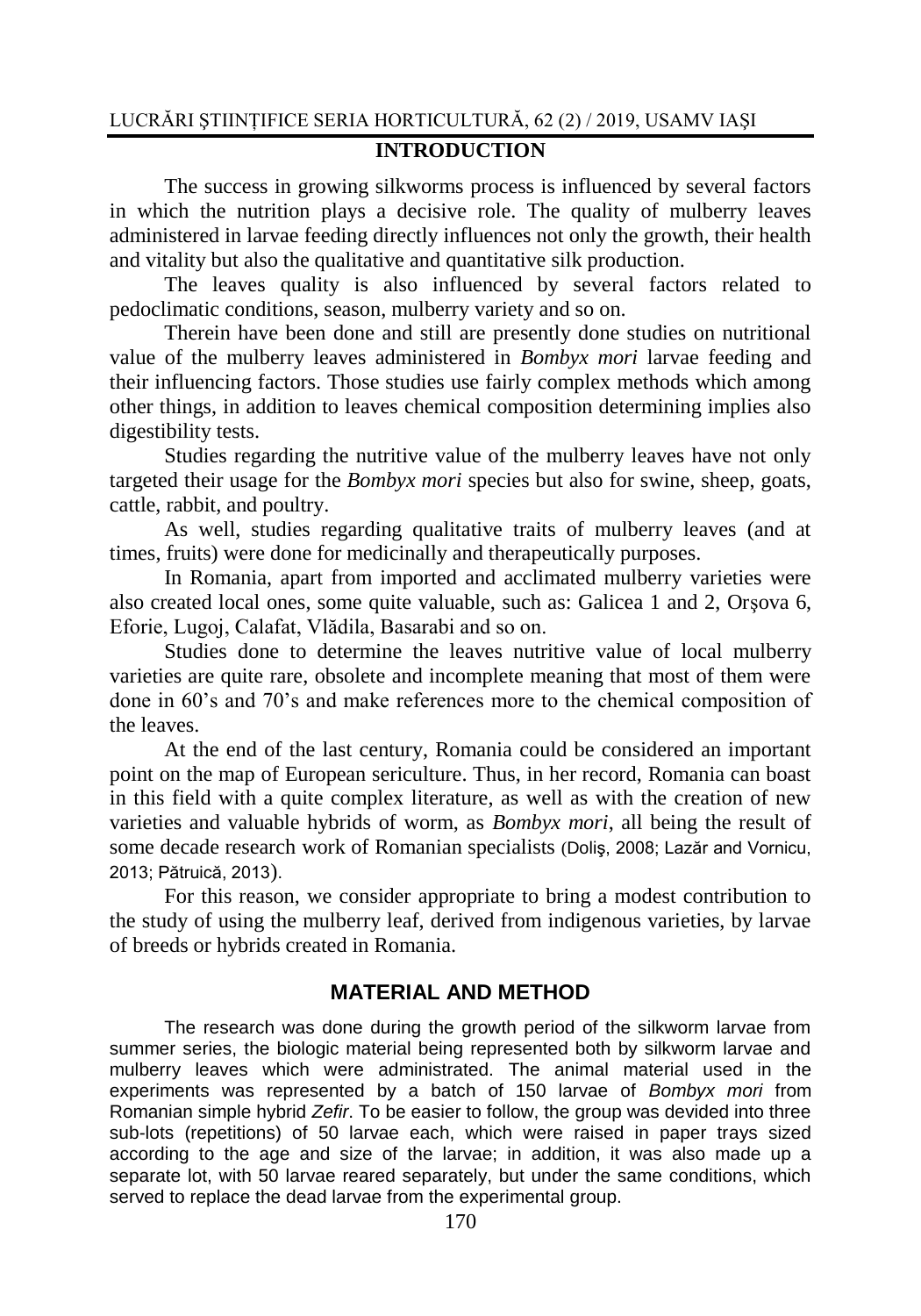The growth of the larvae was in August, in an air-conditioned room, in compliance with all the microclimate factors. Each divided group received the same amount of leaf, from the same variety of worm, *Eforie,* from where samples were previously collected, for chemical analysis.

The Romanian variety of mulberry *Eforie*, which is characterised by a high production capacity, an early budding and a high resistance to freezing and drought. It was selected from a local population from Dobrogea in 1955 and introduced into production in 1970.

Daily and at the same time, from each group were collected, weighed and recorded what was not consumed from the Mulberry leaves and what was excreted by the larvae.

The quantities of residues, respectively of excrements, obtained from each group were summed, the result being divided into three, thus obtaining the average quantity of residues from each 50 larvae. The values obtained were subsequently used in the calculation relationships to find the digestibility coefficients. Also, from each group were collected samples of excrements, which were mixed in order to obtain medium samples for analyze.

Also, the groups were weighed at the beginning of growth (after hatching) and at the end (before budding), the difference between the two weights, divided by the number of larvae in each group, representing the increase in body mass accumulated by a larva.

From the separated lot were extracted 10 larvae, whose content was determined in dry matter; thus, multiplying the average dry substance content of larvae, calculated from the separated lots, with the increasing body mass of the larvae in the experimental lots, it was determined the average increasing of body mass of a larva.

After gobbling, 15 cocoons were harvested, from which the silk wrapper was separated, weighed and its dry matter content determined, thus obtaining the average dry wool content of the silk wrapper.

The working methods used were mainly the specific ones used to determine the nutritional value of the worm leaf and they were based on the chemical composition (the "proximate analysis" scheme), the digestibility of its components (the "in vivo" method - simple digestibility, with a single control period) and raw energy (use of specific computation equations and regression coefficients recommended by the OKIT system), digestible (calculation equation recommended for monogastric species) and metabolizable (equations recommended for monogastric animals and birds) contained (Halga *et al.,* 2005)*.*

The efficiency of the use of nutrients in the worm leaf by the larvae was expressed by the amount of ingested/digested dry matter required for increasing 1 gram of body mass/weight (silk wrap), respectively by the efficiency of conversion of ingested substances (ECI%) / digested (ECD%) in body mass/weight (Matei, 1995; Rahmathulla *et al.,* 2002; Sarkar, 1993).

### **RESULTS AND DISCUSSIONS**

The average relative humidity of the mulberry leaves during the research was 70.44%, and a decreasing evolution being registered average values between 71.86% (at the first determination corresponding to the first age of the silkworm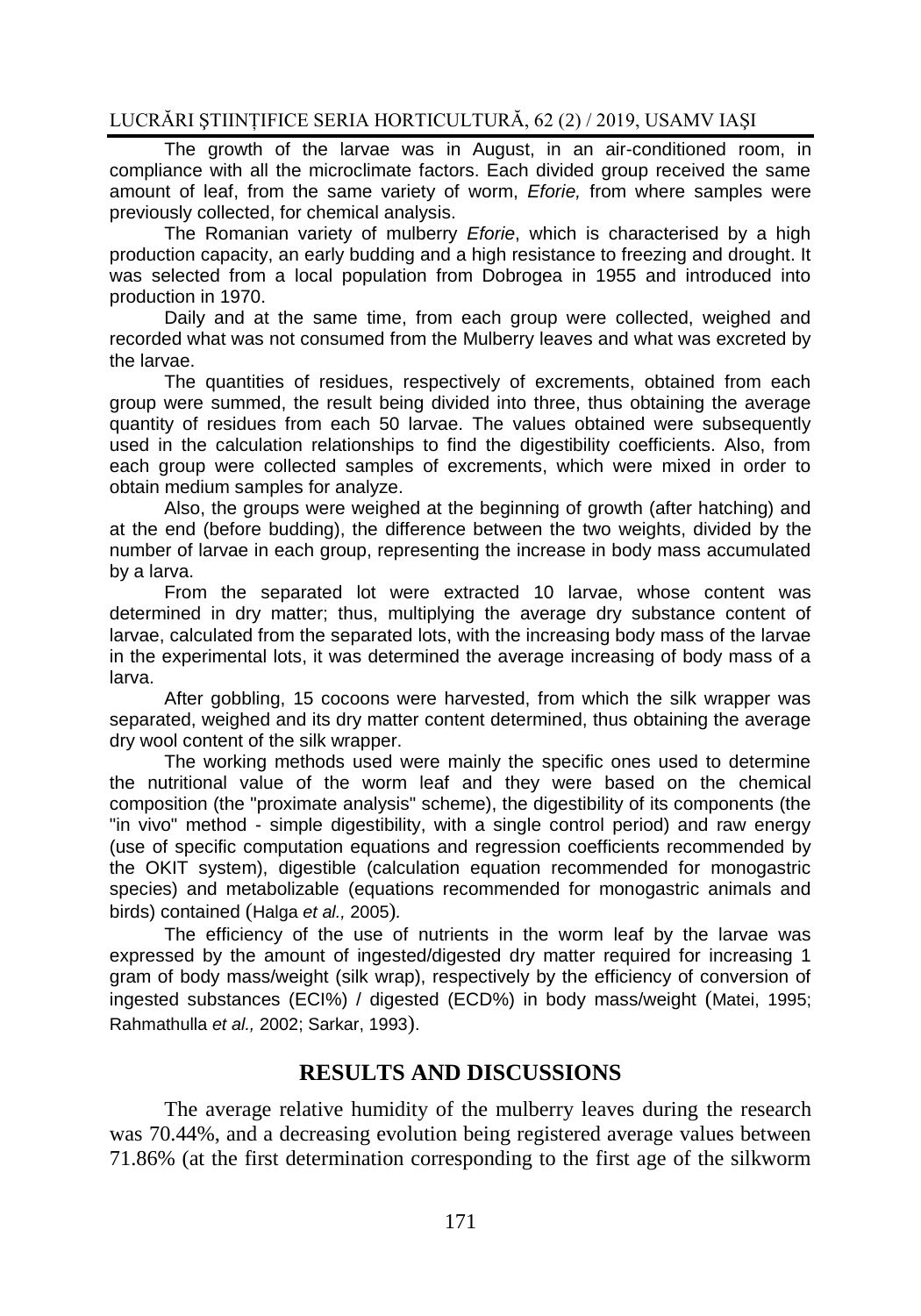larvae) and 68.15% (to the last determination when the silkworm larvae are in the age V-th). The dry matter represented  $29.56 \pm 0.725\%$  (tab. 1).

In the specific literature, depending on different factors, the relative humidity values of the Mulberry leaf vary between 65-75% (Doliş, 2008).

Compared with the common Mulberry (69.80-73%), the selected varieties have more water content (Bura *et al.,* 1995). The dried substance from the worm leaf, harvested in the same period, can record, depending on the variety/hybrid, different values, for example, between 23.61% and 27.56% (Matei, 1995).

Also, if the spring moisture of the mulberry leaf is 71.85-77.81%, then it decreases to 68.42-75.64%, in the summer period, respectively to 64.10-73.64%, in the fall (Ifrim, 1998).

The crude protein had an average value of 6.18% (20.98±0.670% from DM). It is noticed a progressive decreasing of the protein content throughout the studied period, the content decreasing being with 3.11 percentage points, from 22.14% to 19.03%, respectively (tab. 1).

The raw leaf protein is estimated to have an average value of 6.16% in the fresh leaf, 20.97% in the dry substance and 24.36% in its organic substance (Doliş, 2008). The raw leaf protein values can vary depending on the season, the time of day, the variety/hybrid of the dude: 32.40% in spring, 28.21% in summer and 24.53% in autumn (Borcescu, 1966), 26.80% in the morning and 29, 10% in the evening (Mărghitaş, 1995), between 22.55% and 25.73% depending on the variety (Matei, 1995).

The fat content from the mulberry leaves was in average 1.10% in the fresh leaves, and 3.70%±0.260 in DM. It is the only nutrient with a high variability, of 15.70%. The fat content increased uniformly throughout the silkworm larval growth, from 0.85% to 1.38% when it was expressed in fresh leaves, or 3.2% to 4.33% respectively, when it was reported to the dry matter.

The limits presented by specific literature regarding the fat content in mulberry leaves are 2.85- 6.07% (Pop, 1967).

The crude cellulose was in average 5.31% in fresh leaves, 17.91±0.434%, respectively when in was reported to DM. Throughout the research, for a month, the crude cellulose increased with 2.29 percentage points, from 17.02% to 19.31%, respectively. According to the data from the specialized literature, in the common Mulberry the weight of the raw cellulose ranges between 12.33-14.38%, while in the different varieties selected oscillates between 10.43-13.70% (Craiciu, 1966)*.* In the vegetation period of the mulberry the content in raw cellulose from the leaves increases from 14.47% to 21.16% (Pop, 1967)*.* Increased cellulose content causes aging of the worm leaf, which becomes harder and harsher, therefore harder to consume by, which is why those varieties whose leaves have less cellulose content are considered more valuable.

Nitrogen free extract represented in average 43.27±0.418% from the dry matter of the mulberry leaves; the average values decreased from the first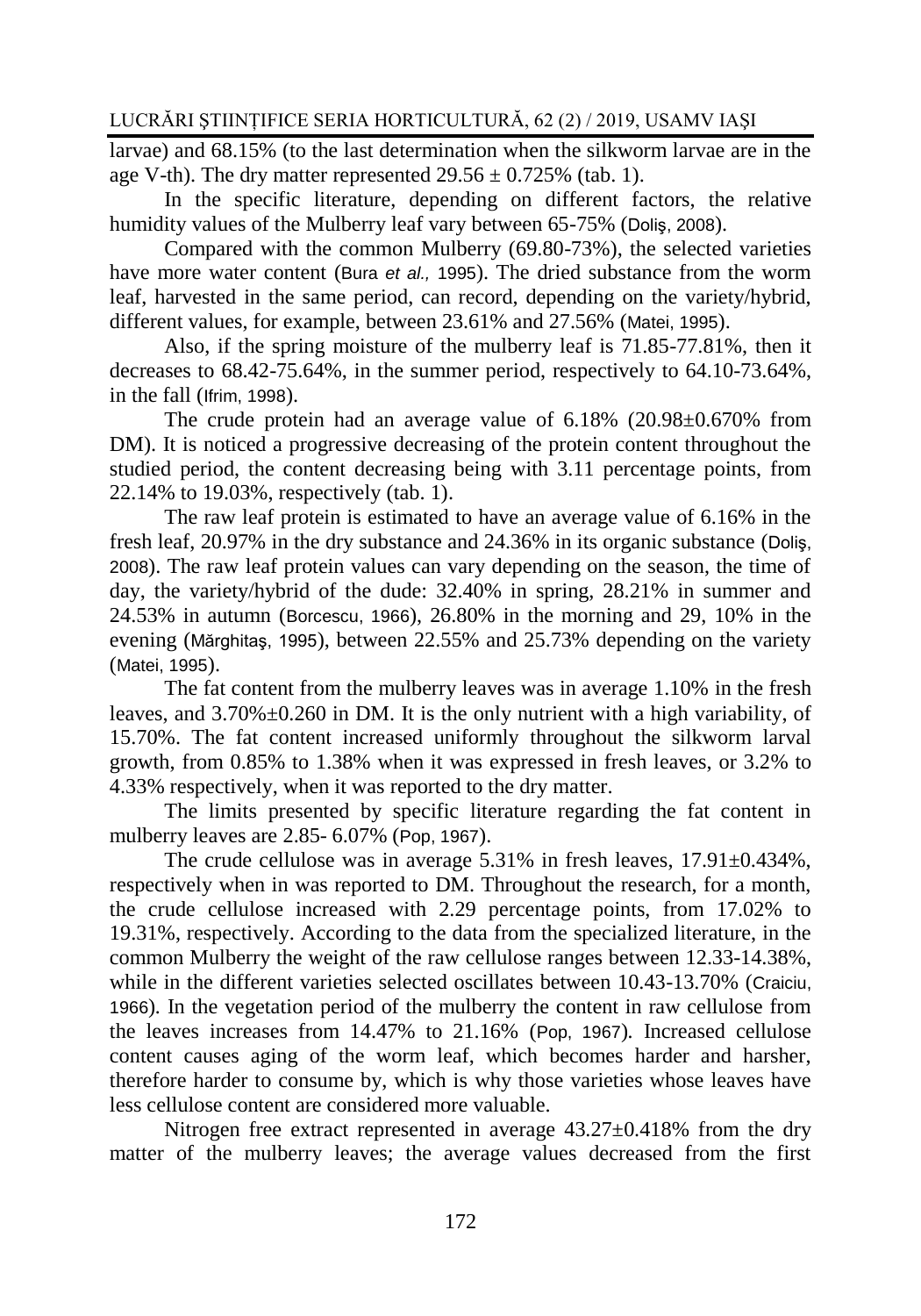determination to the third, from 44.17% to 41.95%, then was an increasing to the fourth determination, being 43.89%, decreasing to the last analyses to 42.64%.

|                         | Water | <b>DM</b> | <b>CP</b> |        |          | EE     |      | СF    |                          | <b>NFE</b>   |                          | Ash    |  |
|-------------------------|-------|-----------|-----------|--------|----------|--------|------|-------|--------------------------|--------------|--------------------------|--------|--|
| Ages                    |       |           | F*        | $DM**$ | F*       | DM**   | F*   | DM**  | F*                       | DM**         | F*                       | $DM**$ |  |
|                         | 71.86 | 28.14     | 6.23      | 22.14  | 0.85     | 3.02   | 4.79 | 17.02 | 12.43                    | 44.17        | 3.84                     | 13.65  |  |
| $\mathsf{I}$            | 71.98 | 28.02     | 6.21      | 22.16  | 0.88     | 3.14   | 4.76 | 16.99 | 12.24                    | 43.68 3.93   |                          | 14.03  |  |
| Ш                       | 70.68 | 29.32     | 6.41      | 21.86  | 1.17     | 3.99   | 5.26 | 17.94 | 12.30                    | 41.95        | 4.18                     | 14.26  |  |
| IV                      | 69.53 | 30.47     | 6.00      | 19.69  | .22<br>1 | 4.00   | 5.58 | 18.31 | 13.37                    | 43.89        | 4.30                     | 14.11  |  |
| V                       | 68.15 | 31.85     | 6.06      | 19.03  | 1.38     | 4.33   | 6.15 | 19.31 | 13.58                    | 42.64   4.68 |                          | 14.69  |  |
| $\overline{\mathbf{x}}$ | 70.44 | 29.56     | 6.18      | 20.98  | 1.10     | 3.70   | 5.31 | 17.88 | 12.78                    | 43.29        | 4.19                     | 14.15  |  |
| $S_{\overline{x}}$      |       | 0.725     | ۰         | 0.670  | -        | 0.260  | -    | 0.434 | $\overline{\phantom{a}}$ | 0.418        | $\overline{\phantom{a}}$ | 0.169  |  |
| $Cv\%$                  |       | 5.486     | -         | 7.143  |          | 15.700 |      | 5.412 |                          | 2.163        |                          | 2.667  |  |

**The chemical composition evolution of the Eforie variety mulberry tree leaves during the silkworm larvae growth (%)**

\* fresh leaves; \*\* dry matter

The ash represented in average 4.19% in the fresh leaves and 14.15±0.169% from dry matter. The minerals from the mulberry leaves throughout the research registered a continuous increase from analyse to another. The average values varied from 3.84% to 4.68% to fresh leaves and from 13.65% to 14.69% from dry matter. An exception was registered to the third determination which had a higher value than the fourth one. The increasing in mineral content from mulberry leaves throughout the research was 1.04%. The values regarding the mineral substances, offered by the specialized literature, ranges between: 9.13-17.38% (Pop, 1967), 11.52-12.80% (Matei, 1995) and 8.7-13.15% (Bura *et al.,* 1995).

Knowing the raw chemical composition of the mulberry leaf, using the specific calculation equations, it was possible to assess the nutritional value of the mulberry leaf based on its content of raw energy, which was, on average, over the entire studied period, of 1245 Kcal/kg, in fresh leaf, respectively 4213 Kcal/kg, in the dry matter (tab. 2).

| $1.411$ and ago only great mansuity four |         |       |                |         |           |           |        |  |  |
|------------------------------------------|---------|-------|----------------|---------|-----------|-----------|--------|--|--|
|                                          | %       |       | <b>Caloric</b> |         | Kcal/100g | Kcal/100q |        |  |  |
| <b>Specification</b>                     | $\star$ | $***$ | equivalent     | $\star$ | $***$     | $\star$   | $***$  |  |  |
| СP                                       | 6.18    | 20.98 | 5.72           | 35.35   | 120.01    | 353.5     | 1200.1 |  |  |
| <b>EE</b>                                | 1.10    | 3.70  | 9.50           | 10.45   | 35.15     | 104.5     | 351.5  |  |  |
| СF                                       | 5.31    | 17.88 | 4.79           | 25.43   | 85.65     | 254.3     | 856.5  |  |  |
| <b>NEF</b>                               | 12.78   | 43.29 | 4.17           | 53.29   | 180.52    | 532.9     | 1805.2 |  |  |
|                                          |         |       |                |         |           | 1245      | 4213   |  |  |

**Raw average energy of Mulberry leaf**

*Table 2*

*Table 1*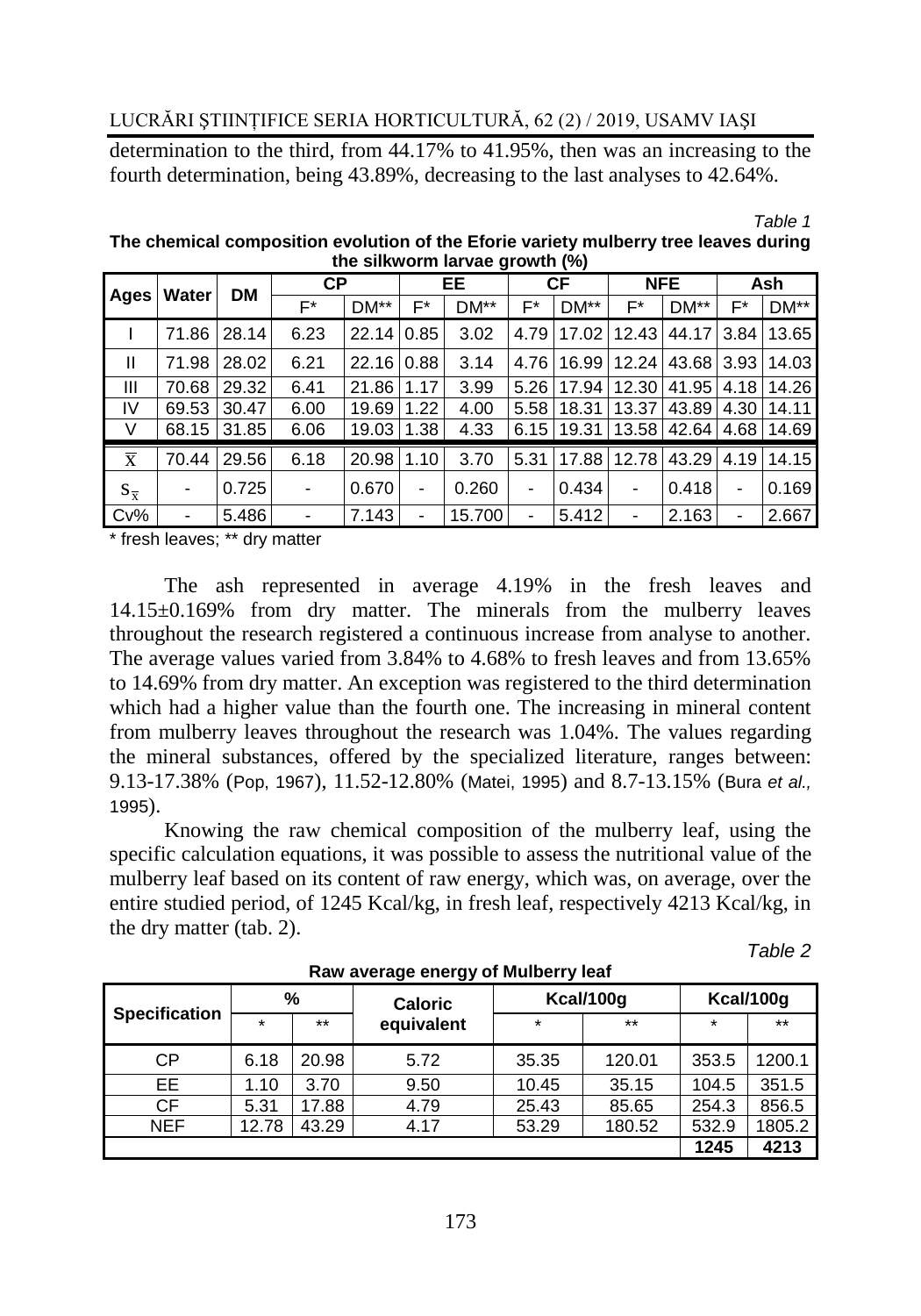By recording the quantities of the worm leaf administered, the nonconsumed and excreted residues and also determining their chemical composition (tab. 3), its digestibility coefficients could subsequently be calculated (tab. 4) and also the content of digestible substances in the leaf (tab. 5).

*Table 3*

|                      | The           | Quantity |           |           | Chemical composition (%) |           |                                                                                              |       |
|----------------------|---------------|----------|-----------|-----------|--------------------------|-----------|----------------------------------------------------------------------------------------------|-------|
| <b>Specification</b> | larvae<br>age | (g)      | <b>DM</b> | <b>CP</b> | <b>EE</b>                | <b>CF</b> | <b>NEF</b>                                                                                   | Ash   |
|                      |               | 15.5     | 28.14     | 6.23      | 0.85                     | 4.79      | 12.43                                                                                        | 3.84  |
|                      | $\mathbf{I}$  | 26       | 28.02     | 6.21      | 0.88                     | 4.76      | 12.24                                                                                        | 3.93  |
| Leaves               | Ш             | 77       | 29.32     | 6.41      | 1.17                     | 5.26      | 12.3                                                                                         | 4.18  |
|                      | IV            | 242      | 30.47     | 6.00      | 1.22                     | 5.58      | 13.37                                                                                        | 4.30  |
|                      | V             | 1000     | 31.85     | 6.06      | 1.38                     | 6.15      | 13.58                                                                                        | 4.68  |
|                      |               | 5.12     | 60.97     | 14.67     | 2.07                     | 14.41     | 22.49                                                                                        | 7.33  |
|                      | $\mathsf{II}$ | 8.36     | 56.39     | 13.49     | 1.19                     | 14.27     | 21.46                                                                                        | 5.98  |
| Leftovers            | Ш             | 23.63    | 60.09     | 12.42     | 2.15                     | 15.94     | 24.85                                                                                        | 4.73  |
|                      | IV            | 66.84    | 58.17     | 12.17     | 1.75                     | 15.78     | 23.63                                                                                        | 4.84  |
|                      | V             | 267.82   | 57.73     | 10.84     | 2.53                     | 12.30     | 24.06<br>2.93<br>31.87<br>31.57<br>4.93<br>25.92<br>6.45<br>28.06<br>11.55<br>14.87<br>23.90 | 8.00  |
|                      |               | 0.15     | 71.40     | 17.00     | 5.33                     |           |                                                                                              | 14.27 |
|                      | $\mathbf{I}$  | 0.86     | 67.93     | 12.36     | 5.21                     |           |                                                                                              | 13.86 |
| Excreta              | Ш             | 3.93     | 62.62     | 15.66     | 2.76                     |           |                                                                                              | 11.83 |
|                      | IV            | 20.12    | 63.92     | 10.95     | 2.17                     |           |                                                                                              | 11.19 |
|                      | V             | 120.6    | 61.56     | 10.04     | 2.96                     |           |                                                                                              | 9.79  |

#### **Data needed to calculate digestibility coefficients**

Following the complex phenomenon of digestion, nutrients are transformed into simple substances, which can thus be absorbed through the epithelium of the digestive tract, at different levels, thus being retained in the organism of silk larvae, representing practically the difference between the amount of substances ingested through food and the amount of appropriate substances found in droppings. Because not all the substances found in excrement are of dietary origin, some of them are of endogenous origin, which can be obtained by this difference, indicating only apparent digestibility. If you admit the fact that at *Bombyx mori* excretions are also found in their excrement, which complicates the establishment of the digestibility of nutrients in the wormwood even more accurately, the use of the approximate digestibility term seems to be more correct (Miranda and Takahashi, 1998; Rahmathulla *et al*., 2004; Rath *et al*., 2003; Sabhat *et al*., 2011; Tzenov, 1993)*.*

During the whole period studied, the digestibility of the dried substance from the worm leaf had a digestibility of 57.21%. The highest digestibility was recorded in larvae of age I (91.36%), after which, by the end of the larval period, there was a decrease of 36.66 percent.

Digestibility of the dry substance from the worm leaf decreases from 71.07% in age I, to 39.99% (for male larvae), 48.26% (for female larvae) in age V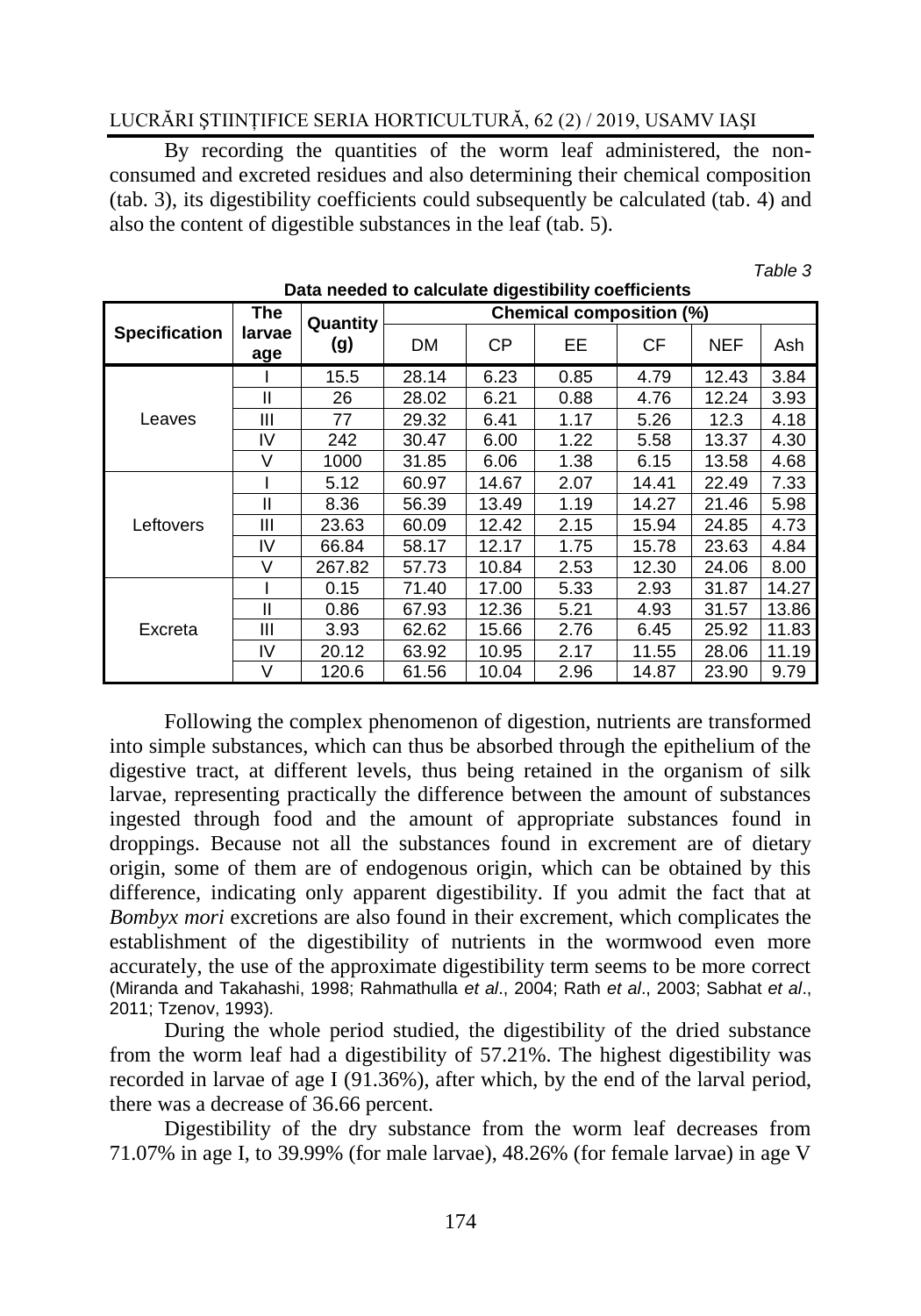(Rath *et al.,* 2003). The worm leaf administered to the larvae of the fifth age has an approximate digestibility between 27.99% and 32.44% (Rahmathulla *et al.,* 2002).

| The larvae<br>age | <b>Specification</b> | <b>DM</b> | <b>CP</b> | <b>EE</b> | <b>CF</b> | <b>NEF</b> |
|-------------------|----------------------|-----------|-----------|-----------|-----------|------------|
|                   | Leaves               | 4.3617    | 0.9657    | 0.1318    | 0.7425    | 1.9267     |
|                   | Leftovers            | 3.1217    | 0.7510    | 0.1062    | 0.7380    | 1.1513     |
| ı                 | Ingest               | 1.2400    | 0.2147    | 0.0256    | 0.0045    | 0.7754     |
|                   | Excreta              | 0.1071    | 0.0255    | 0.0080    | 0.0044    | 0.0478     |
|                   | Digest               | 1.1329    | 0.1892    | 0.0176    | 0.0001    | 0.7276     |
|                   | DC%                  | 91.36     | 88.12     | 68.75     | 2.22      | 93.84      |
|                   | Leaves               | 7.2852    | 1.6146    | 0.2288    | 1.2376    | 3.1824     |
|                   | Leftovers            | 4.7139    | 1.1280    | 0.0997    | 1.1931    | 1.7937     |
| $\mathbf{I}$      | Ingest               | 2.5713    | 0.4866    | 0.1291    | 0.0445    | 1.3887     |
|                   | Excreta              | 0.5842    | 0.1063    | 0.0448    | 0.0424    | 0.2715     |
|                   | Digest               | 1.9871    | 0.3803    | 0.0843    | 0.0021    | 1.1172     |
|                   | DC%                  | 77.28     | 78.15     | 65.30     | 4.72      | 80.45      |
|                   | Leaves               | 22.5764   | 4.9357    | 0.9009    | 4.0502    | 9.4710     |
|                   | Leftovers            | 14.1995   | 2.9340    | 0.5090    | 3.7672    | 5.8728     |
| Ш                 | Ingest               | 8.3769    | 2.0017    | 0.3919    | 0.2830    | 3.5982     |
|                   | Excreta              | 2.4611    | 0.6153    | 0.1086    | 0.2533    | 1.0187     |
|                   | <b>Digest</b>        | 5.9158    | 1.3864    | 0.2833    | 0.0297    | 2.5795     |
|                   | DC%                  | 70.62     | 69.26     | 72.29     | 10.49     | 71.69      |
|                   | Leaves               | 73.7374   | 14.5200   | 2.9524    | 13.5036   | 32.3554    |
|                   | Leftovers            | 38.8785   | 8.1312    | 1.1720    | 10.5476   | 15.7950    |
| IV                | Ingest               | 34.8589   | 6.3888    | 1.7804    | 2.9560    | 16.5604    |
|                   | Excreta              | 12.8604   | 2.2031    | 0.4362    | 2.3232    | 5.6448     |
|                   | Digest               | 21.9985   | 4.1857    | 1.3442    | 0.6328    | 10.9156    |
|                   | DC%                  | 63.11     | 65.52     | 75.50     | 21.41     | 65.91      |
|                   | Leaves               | 318.5000  | 60.6000   | 13.8000   | 61.5000   | 135.8000   |
|                   | Leftovers            | 154.6090  | 29.0360   | 6.7850    | 32.9360   | 64.4290    |
| $\mathbf v$       | Ingest               | 163.8910  | 31.5640   | 7.0150    | 28.5640   | 71.3710    |
|                   | Excreta              | 74.2400   | 12.1040   | 3.5680    | 17.9340   | 28.8290    |
|                   | Digest               | 89.6510   | 19.4600   | 3.4480    | 10.6300   | 42.5420    |
|                   | DC%                  | 54.70     | 61.65     | 49.14     | 37.21     | 59.61      |
|                   | Leaves               | 426.4607  | 82.6360   | 18.0139   | 81.0339   | 182.7355   |
|                   | Leftovers            | 215.5226  | 41.9802   | 8.6719    | 49.1819   | 89.0418    |
| I-V               | Ingest               | 210.9380  | 40.6560   | 9.3420    | 31.8520   | 93.6940    |
|                   | Excreta              | 90.2528   | 15.0542   | 4.1656    | 20.5573   | 35.8118    |
|                   | Digest               | 120.6850  | 25.6020   | 5.1760    | 11.2950   | 57.8820    |
|                   | DC%                  | 57.21     | 62.97     | 55.41     | 35.46     | 61.78      |

**Digestibility coefficients of** *Zefir* **hybrid**

*Table 4*

The raw protein had a digestibility coefficient for the entire studied period of 62.97%. The raw protein digestibility decreased progressively during the studied period, with 26.47%, respectively from 88.12%, in the first larval age, to 61.65%, in the last one. The high digestibility of age I could be explained by the rich content in amides, simple nitrogenous substances, which are found in the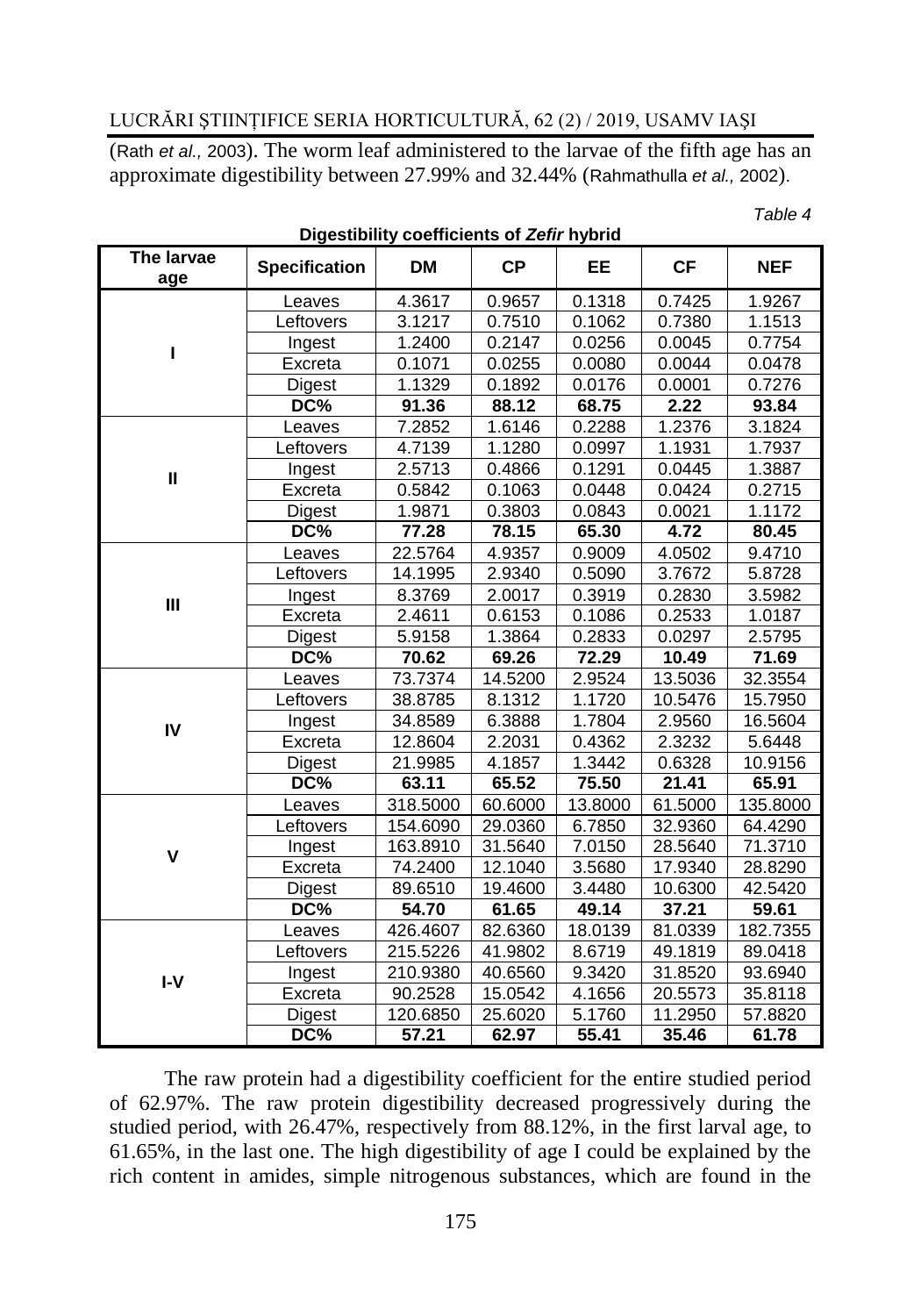young leaf and which are digested much easier than the protein nitrogenous substances, which have the weight in the old leaf.

In the specialty literature, for raw leaf protein, the value of digestibility coefficients is between 69.21% and 78.92 (Borcescu, 1966), 60.06% and 74.69% (Petkov, 1980), 71.62% and 93.48% (Matei, 1995).

The raw fat from the worm leaf had the minimum digestibility value of 49.14%, in the larvae of the fifth age and maximum of 75.50%, in the larvae of the fourth age. The results of the digestibility tests regarding the raw fat in the worm leaf are generally inconclusive, as many of these can come from the intestine of the larvae and not from the leaf, which is why, we cannot speak of a determination of the digestibility of the fat itself but of the "ethereal extract", which also contains very large quantities of pigments. Thus, the big differences regarding the evolution of the digestibility of the raw fat during the studied period could be explained.

The values of the digestibility coefficient for raw fat are between 63.28% and 74.19*%* (Petkov, 1980)*.*

During the whole larval period, the digestibility of the raw cellulose from the mulberry leaf was 35.46%, being very low in age I, 2.22%, after which it increased progressively, reaching the end of the period studied up to the value of 37.21%. This increase in the digestibility of raw cellulose, as the larvae grow older, is in line with the development of the enzymatic equipment in their digestive tract. Thus, if at age I, in the digestive tract of the larvae, the enzymes involved in the process of cellulose digestion are as non-existent, then they gradually increase, reaching the peak at age V, at which point the weight of raw cellulose from the worm leaf it is also bigger. This aspect, however, negatively influences the digestibility of the raw leaf protein, which during the same period, is experiencing a reduction.

At the beginning of the last century, some authors (Acqua, 1930 – cited by Doliş, 2008) found that the leaf cellulose passes undigested through the digestive tract of the larvae and later it was concluded that this substance has a digestibility of approx. 20% (Legay, 1955 - cited by Doliş, 2008)*.* Recently, some authors state that in the first two ages, raw cellulose would not be digested, but only from the third (8%), its digestibility reaches 21.13% in the third period (Matei, 1995)*.*

Unclaimed extractive substances from the worm leaf had a digestibility over the entire studied period of 61.78%, the digestibility coefficients registering decreasing values, from 93.84%, in the case of the larvae of age I, at 59.61%, in the case of those of fifth age.

Knowing the value of digestibility coefficients, it was possible to calculate the digestible content for each nutrient separately, then the content of digestible substances in the leaf, so when the report was made to the fresh leaf, 150.41 g of Total Digestive Substance/kg were obtained, and when the report was made on the dried substance from the leaf of the mulberry, its nutritional value was 509.09  $g$  TDS/ $kg$  (tab. 5).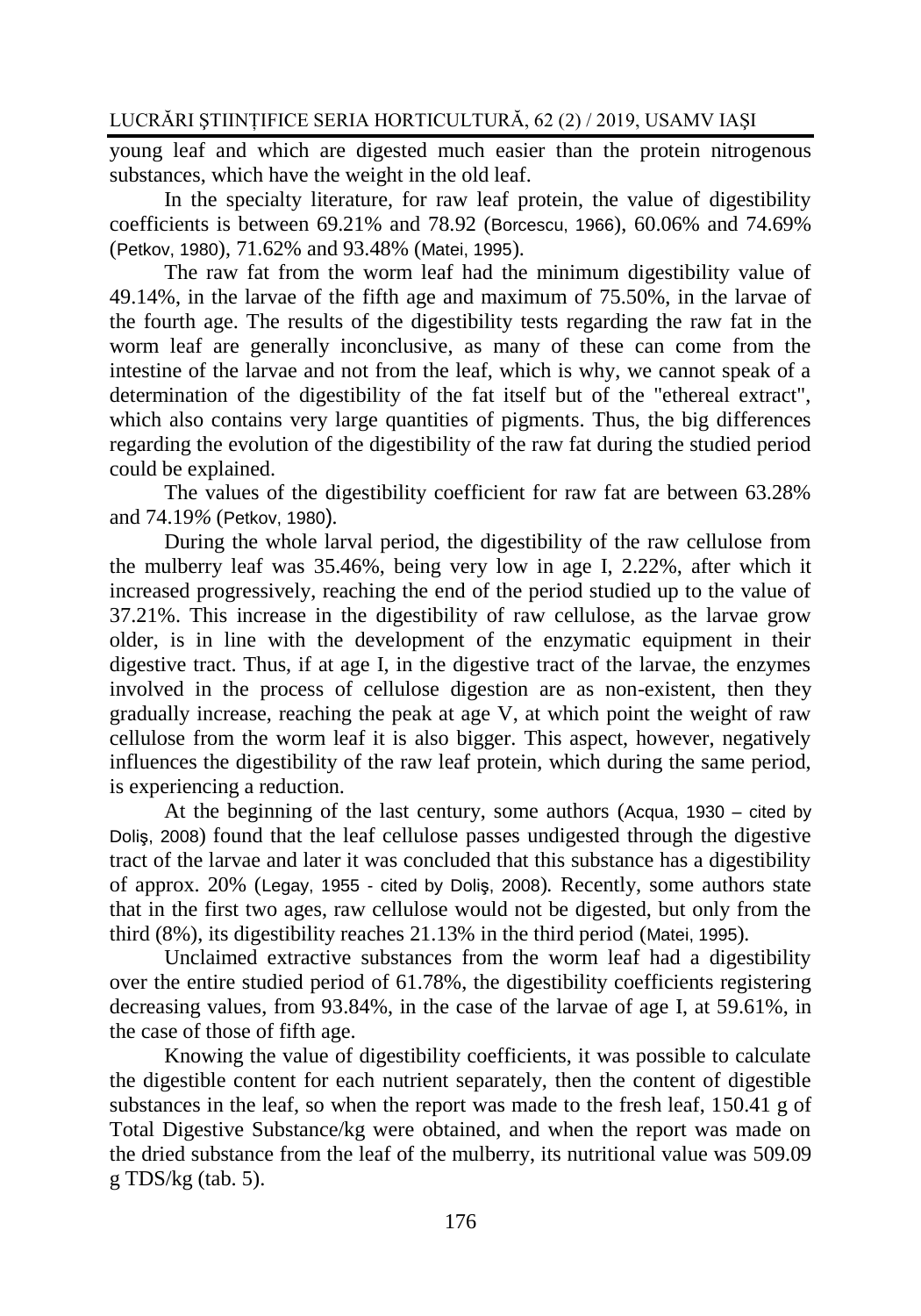The determination of the digestible energy content of the worm leaf administered in the feed of silk larvae was made based on the relative digestible content of the nutrients contained in it, using the calorific equivalents recommended for monogastric animal species (tab. 6). In the case of the fresh leaf, the digestible energy content was 686.55 Kcal/kg, and in the case of the dry substance, 2323.93 Kcal/kg.

The calculation of the metabolic energy from the worm leaf administered in the feed of silk larvae was done by multiplying the digestible content of each nutrient with the energy equivalents recommended for monogastric (pig) animal species. Considering, however, the specificity of the silkworm's digestion, respectively the similarity with the digestion of the birds, for the estimation of the metabolic energy from the worm leaf, the energetic equivalents recommended for the birds were used (tab. 7).

The average content in metabolic energy from the fresh mulberry leaf was 636.35 Kcal/kg, when the recommended energy ratios for pigs were used, respectively 637.36 Kcal/kg, when the recommended coefficients for birds were used. In relation to the dry matter of the leaf, the content in metabolic energy was on average 2153.94 Kcal/kg, when the recommended energy coefficients for pigs were used, and 2156.78 Kcal/kg, when the recommended coefficients for birds were used.

*Table 5*

| <b>Specification</b> | Raw<br>chemical<br>composition<br>% |       | <b>Digestibility</b><br>coefficients |         | <b>Digestive content</b><br>% | g Total<br><b>Digestive</b><br>substance/kg |        |
|----------------------|-------------------------------------|-------|--------------------------------------|---------|-------------------------------|---------------------------------------------|--------|
|                      | $\star$                             | $***$ |                                      | $\star$ | $*$                           | $\star$                                     | $***$  |
| СP                   | 6.18                                | 20.98 | 62.97                                | 3.89    | 13.21                         | 38.92                                       | 132.11 |
| EE.                  | 1.1                                 | 3.7   | 55.41                                | 0.61    | 2.05                          | 13.71                                       | 46.13  |
| CF                   | 5.31                                | 17.88 | 35.46                                | 1.88    | 6.34                          | 18.83                                       | 63.40  |
| <b>NEF</b>           | 12.78                               | 43.29 | 61.78                                | 7.90    | 26.74                         | 78.95                                       | 267.45 |
|                      |                                     |       | Total                                |         |                               | 150.41                                      | 509.09 |

**The nutritional value calculation of the mulberry leaves (g TDN/kg)**

\* Reported to the fresh leaves; \*\* reported to DM

*Table 6*

|                      |                               |       | Digestive energy of Mulberry lear |         |         |  |
|----------------------|-------------------------------|-------|-----------------------------------|---------|---------|--|
| <b>Specification</b> | <b>Digestive</b><br>content % |       | <b>Caloric</b><br>equivalent      | Kcal/kg |         |  |
|                      | $\star$                       | $***$ | (Kcal/g)                          | $\star$ | $***$   |  |
| СP                   | 3.89                          | 13.21 | 5.78                              | 224.84  | 763.54  |  |
| EE.                  | 0.61                          | 2.05  | 9.42                              | 57.46   | 193.11  |  |
| CF                   | 1.88                          | 6.34  | 4.40                              | 82.72   | 278.96  |  |
| <b>NEF</b>           | 7.90                          | 26.74 | 4.07                              | 321.53  | 1088.32 |  |
|                      |                               | Total |                                   | 686.55  | 2323.93 |  |

**Digestive energy of Mulberry leaf**

\* Reported to the fresh leaves; \*\* reported to DM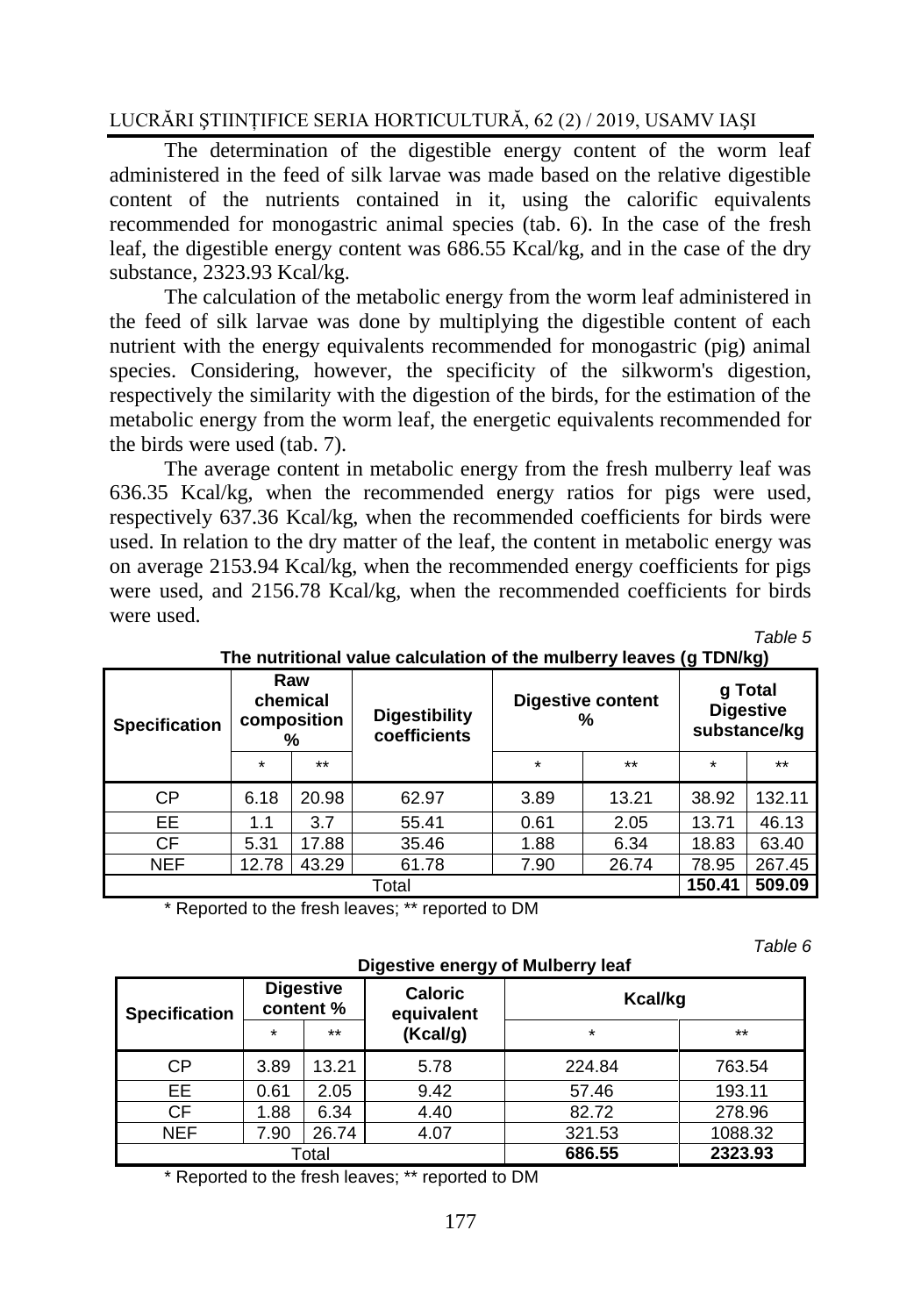In order to determine the efficiency of use of the nutrients in worm leaf by the silk larvae, except for the intake and digestion, which were calculated during the course of the digestibility tests, it was necessary to determine the average growth rate of the larvae and the mass of the silk shell. The data necessary for calculating the efficiency of the use of the worm leaf by the larvae, as well as the results obtained in this respect, were centralized in table 8.

*Table 7*

|                      | <b>Digestive</b><br>content % |       | <b>Caloric equivalent</b><br>(Kcal/q) |       | Kcal/kg |                  |                 |         |
|----------------------|-------------------------------|-------|---------------------------------------|-------|---------|------------------|-----------------|---------|
| <b>Specification</b> | $\star$                       | $***$ |                                       |       |         | $\star$<br>$***$ |                 |         |
|                      |                               |       | swine                                 | birds | swine   | birds            | swine           | birds   |
| СP                   | 3.89                          | 13.21 | 5.01                                  | 4.26  | 194.89  | 165.71           | 661.82          | 562.75  |
| EE.                  | 0.61                          | 2.05  | 8.93                                  | 9.50  | 54.47   | 57.95            | 183.07          | 194.75  |
| СF                   | 1.88                          | 6.34  | 3.44                                  | 4.23  | 64.67   | 79.52            | 218.10          | 268.18  |
| <b>NEF</b>           | 7.90                          | 26.74 | 4.08                                  | 4.23  | 322.32  | 334.17           | 1090.99         | 1131.10 |
|                      |                               |       |                                       |       | 636.35  | 637.36           | 2153.97 2156.78 |         |

#### **Metabolic energy of Mulberry leaf**

\* Reported to the fresh leaves; \*\* reported to DM

*Table 8*

|  | Efficiency of using Mulberry leaf by Bombix mori Zefir larvae hybrid |
|--|----------------------------------------------------------------------|
|  |                                                                      |

| Average body mass gained during the whole larvae stage | Living larvae | 5.166  |  |  |  |
|--------------------------------------------------------|---------------|--------|--|--|--|
| (g)                                                    | Dry matter    | 0.918  |  |  |  |
| Silky shell mass (g Dry Matter)                        |               | 0.401  |  |  |  |
| Dry Matter of ingested leaf (g)                        |               |        |  |  |  |
| Dry Matter of digested leaf (g)                        |               |        |  |  |  |
| Ingested Dry Matter/Body mass Dry Matter (g)           |               |        |  |  |  |
| Dry matter ingested/ Body mass Dry Matter (g)          |               |        |  |  |  |
| Dry matter ingested/Silky shell Dry Matter (g)         |               | 10.521 |  |  |  |
| Dry matter digested/ Silky shell Dry Matter (g)        |               | 6.019  |  |  |  |
| CEI body mass %                                        |               |        |  |  |  |
| CED body mass %                                        |               | 38.05  |  |  |  |
| <b>CEI silky shell %</b>                               |               | 9.50   |  |  |  |
| <b>CED silky shell %</b>                               |               | 16.61  |  |  |  |

From the data of this table it is observed that in the case of the *Bombyx mori* Zefir larvae hybrid, for every gram of silk wrap is required 10.52 grams of dry matter ingested from the wormwood, respectively 6.02 grams of digested dry matter, resulting in an efficiency of conversion of silk intake (CEI) of 9.50%, respectively of digestion (CED) of 16.61%.

The data obtained from the experience performed, regarding the efficiency of the use of the mulberry leaf by the larvae of Bombyx mori, are comparable with those presented in the literature (Matei, 1995; Rahmathulla *et al*., 2002; Rath *et al.*, 2003; Sarkar, 1993; Tzenov, 1993)*.*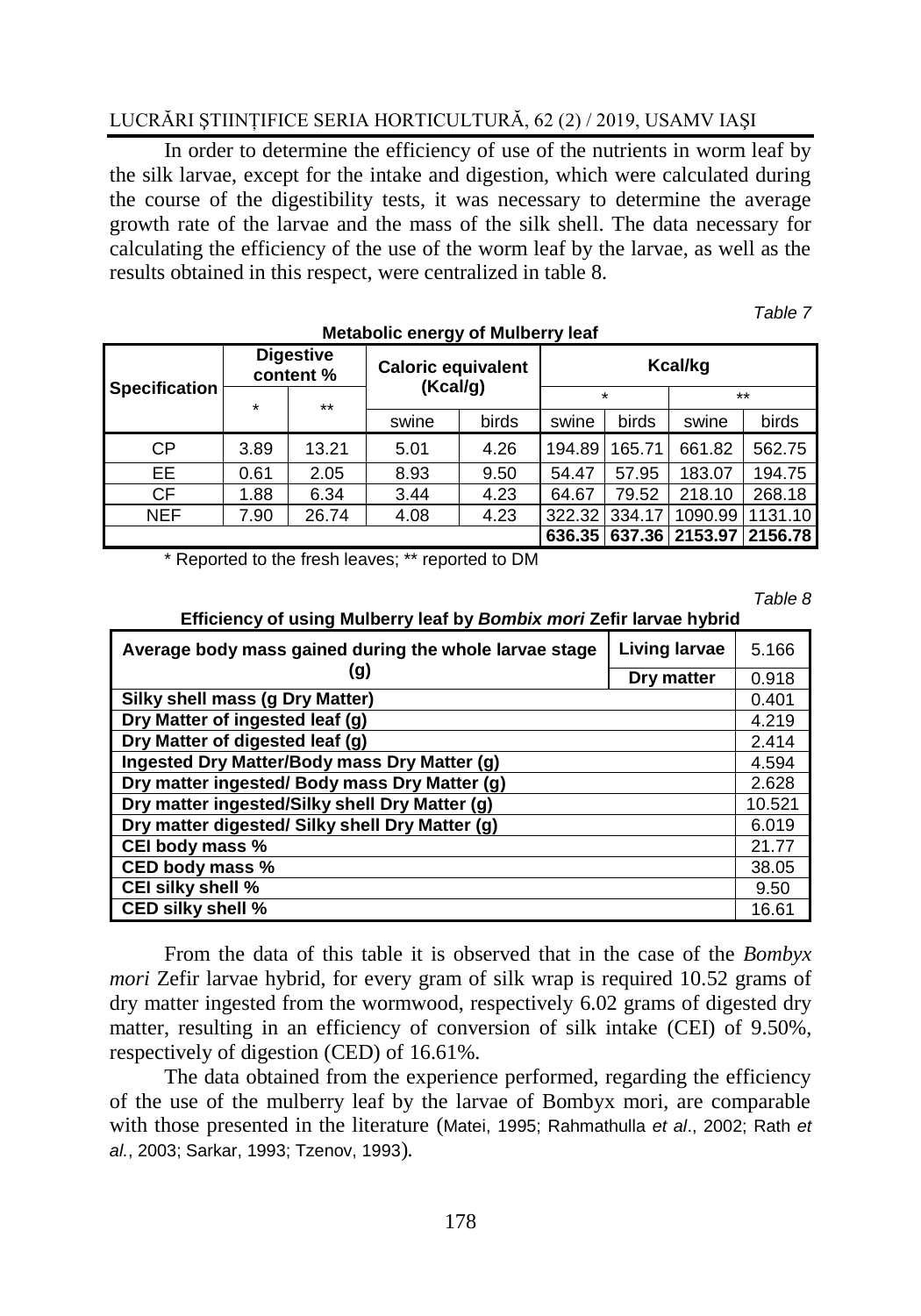### **CONCLUSIONS**

- Expressed to dry matter from the mulberry leaves, Eforie variety the average values were: CP - 20.98  $\pm$  0.670%, EE - 3.70  $\pm$  0.260%, CF- 17.91  $\pm$ 0.4.34%, NEF -  $43.27 \pm 0.418$ % and ash -  $14.15 \pm 0.260$ %.

- At once with vegetation advancement and implicitly during each growth period of silkworm larvae, the mulberry leaf ages and its quality from the chemical composition point of view is decreasing.

- During the 30 days of the research, was noticed a decreasing of the moisture with 3.71% and of the CP with 3.11% and in the same time an increasing of the CF with 2.29%.

- During the whole period studied, the digestibility of the dried substance from the worm leaf had a digestibility of 57.21%. The dry matter digestibility decreased with 36.66 %.

- Digestibility coefficients of the CP (62.97%) and of the NFE (61.78%) from the mulberry leaves decreased during the study with 26.47%, and 34.23%, respectively.

The CF digestibility, very low at the beginning (2.22%), increased progressively till the fifth larval stage when it was 37.21%.

Nutritional value of the mulberry leaves was 509 g TDN/ kg DM.

Throughout the studied period, the gross enrichment of the worm leaf was on average 4213 Kcal/kg, in the dry substance

In the leaf, the content of digestible energy was, in the case of dry matter, 2324 Kcal/kg.

In relation to the dry matter of the leaf, the content in metabolic energy was on average 2154-2157 Kcal/kg.

In the case of the Zefir hybrid, for each gram of silk wrap, 10.52 grams of dry matter ingested from the mulberry tree are required, respectively 6.02 grams of digested dry substance, resulting an efficiency of conversion of ingestion (CEI) into silk of 9.50%, respectively of the digestion (CEI) of 16.61%

#### **REFERENCES**

- **1. Borcescu A., 1966** *Hrănirea viermilor de mătase în creşterile de vară şi toamnă*. Sericicultura, nr. 3, p. 6-9.
- **2. Borcescu A., 1966** *Particularităţile digestiei la viermele de mătase*, Sericicultura, no. 1, pp. 25-30.
- **3. Bura M.; Acatincăi S.; Pădeanu I., 1995** *Viermii de mătase - biologie şi creştere*, Ed. Helicon, Timişoara.
- **4. Craiciu E., 1966** *Contribuţii la identificarea şi descrierea soiurilor de dud din Republica Socialistă România*. Lucrări ştiinţifice S.C.A.S., vol. VI, p. 245-285, Redacţia Revistelor Agricole, Bucureşti.
- **5. Doliş M., 2008** *Sericicultură*. Ed. Alfa, Iaşi.
- **6. Halga P.; Pop I.M.; Bădeliţă C.; Popa V.; Man D., 2005** N*utriţie şi alimentaţie animală*. Ed. Alfa, Iaşi.
- **7. Ifrim S., 1998** *Mătasea naturală*, Ed. Ceres, Bucureşti.